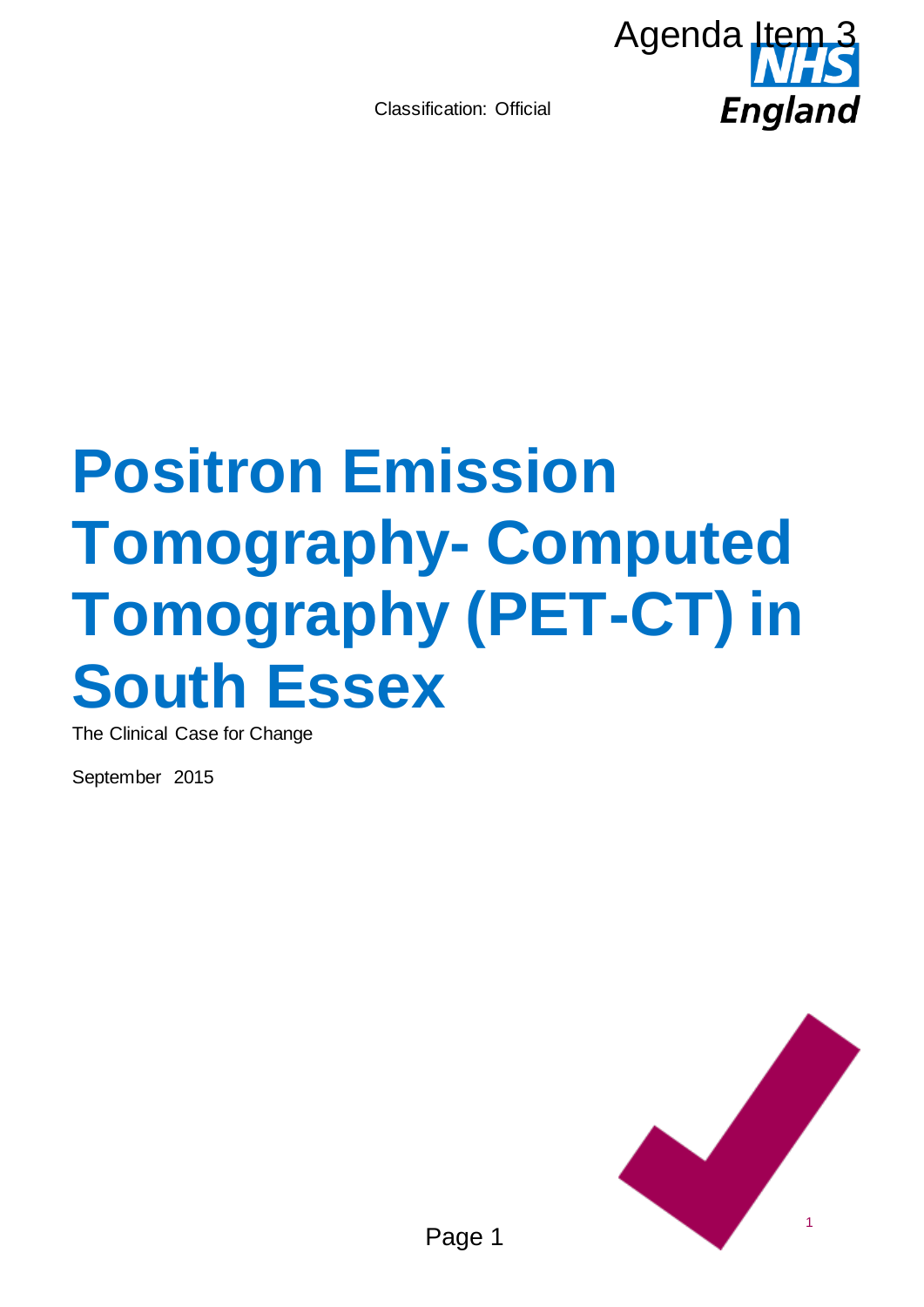# **Positron Emission Tomography- Computed Tomography (PET-CT) in South Essex the Clinical Case for Change**

Version number: 11

First published: September 2015

Prepared by: Ruth Ashmore Associate Director Regional Specialised Commissioning (East of England Hub) and Jessamy Kinghorn, Head of Communications and Engagement.

Classification: Official

# <span id="page-1-0"></span>**Contents**

| 1              |                                        |  |
|----------------|----------------------------------------|--|
| $\overline{2}$ |                                        |  |
| 3 <sup>1</sup> | 2.1<br>2.2<br>2.3<br>2.4               |  |
| 4              | 3.1<br>3.2<br>3.3<br>3.4<br>3.5<br>3.6 |  |
| 5              |                                        |  |
| 6              |                                        |  |
| $\overline{7}$ | 6.1                                    |  |
|                |                                        |  |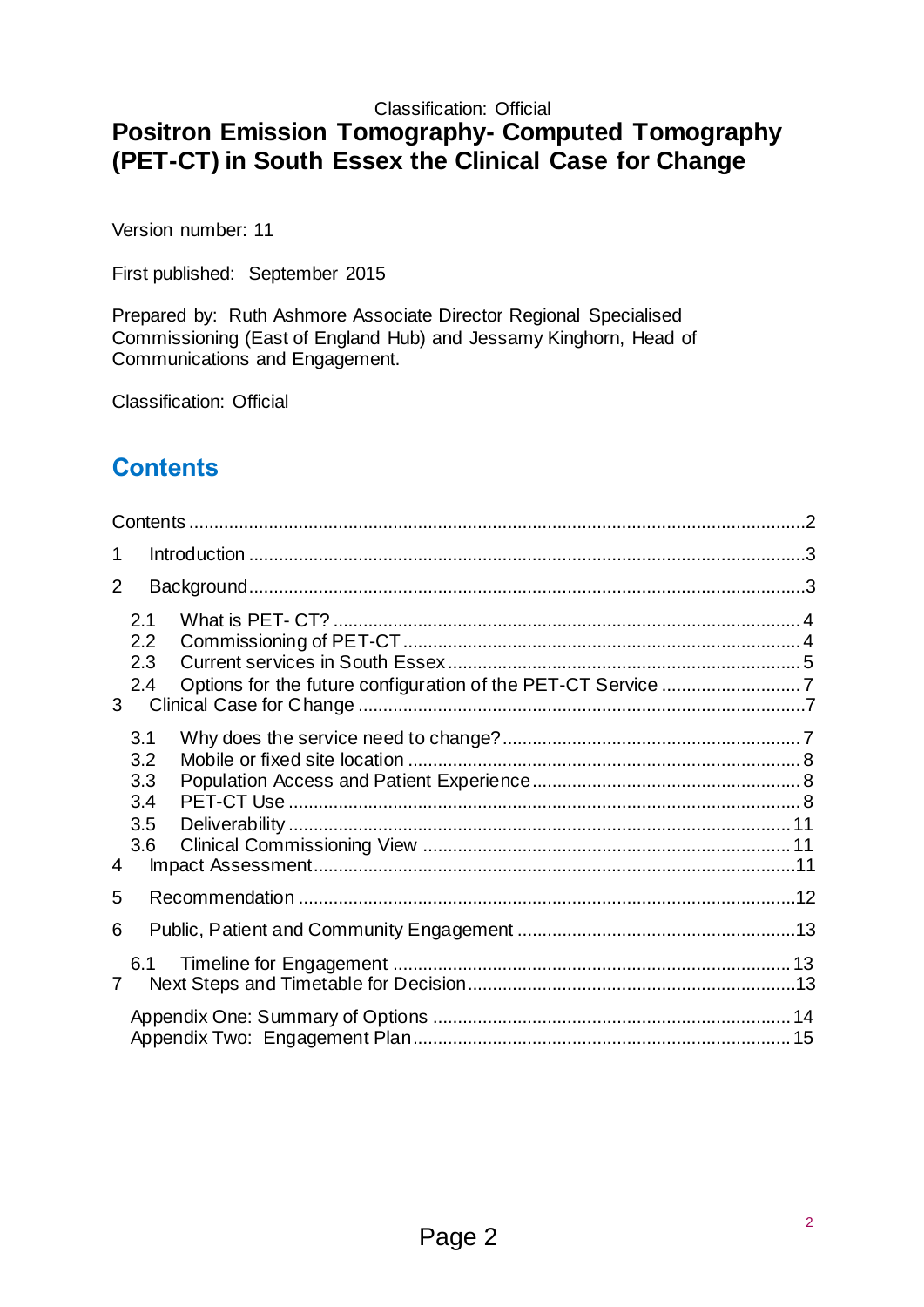# <span id="page-2-0"></span>**1 Introduction**

Positron Emission Tomography – Computed Tomography (PET-CT) is a diagnostic service that is currently primarily used to help diagnose cancers. About 5% of PET-CT scans are carried out for non-cancer reasons. Both the national cancer strategy (Achieving World-Class Cancer Outcomes, A Strategy for England 2015-2020, July 2015) and NHS England Specialised Services 5 year strategy note that there is a need to use PET-CT in radiotherapy planning. PET-CT is commissioned nationally by NHS England supported by strong clinical leadership through a dedicated PET-CT National Clinical Reference Group.

In February 2015, a new provider was awarded a ten year national contract for the provision of PET-CT scanning to the North, Midlands and East, South and South West of England – about 50% of all PET-CT scans undertaken in England.

Amongst other benefits, the contract includes increased investment to install new scanners and improve the current infrastructure, increased access to services and a commitment to move away from mobile PET-CT scanning services towards fixed sites.

As a result of this contract, the PET-CT service in South Essex has been identified to benefit from increased capacity and improved facilities through moving from a twoday per week mobile unit to a fixed facility that will function five days per week. The new provider has asked commissioners to review the location of this unit.

Two clear options have emerged: siting the unit at Basildon and Thurrock University Hospitals NHS Foundation Trust (BTUH), or at Southend University Hospitals NHS Foundation Trust (SUH).

There is currently a fixed scanner in a purpose built facility at SUH that is not being used. If we do not make this decision now, there are other parts of the country that need additional PET-CT capacity and we have been asked to move the unused scanner so that cancer patients elsewhere in England can benefit. If the long term decision is BTUH, the timetable will be the same as the BTUH option in this paper but if the long term decision is then SUH, South Essex patients would have missed out on 12 months of additional capacity to diagnose cancer sooner.

The purpose of the report is to seek the support of the Health Overview and Scrutiny Committees in Essex, specifically for:

- The recommended option for the location of the fixed unit and timetable for implementation.
- NHS England's plans to engage patients, local people and other stakeholders.

This report only deals with the PET-CT diagnostic component of the patient pathway for those who have a suspected cancer, not the whole pathway which is commissioned separately by local Clinical Commissioning Groups.

# <span id="page-2-1"></span>**2 Background**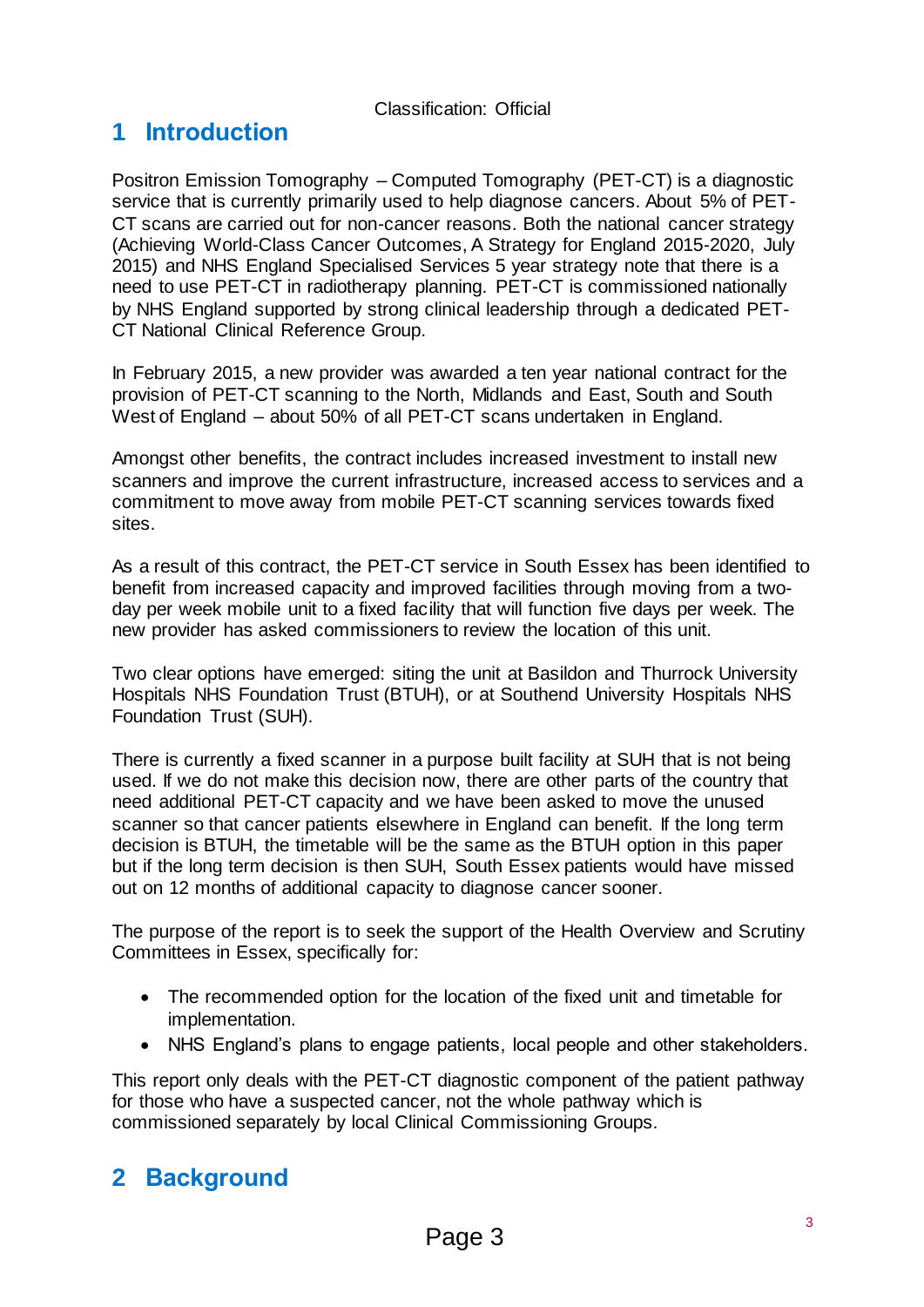# <span id="page-3-0"></span>**2.1 What is PET- CT?**

PET-CT is a diagnostic service that primarily provides scans to help diagnose cancers. A small amount of a radioactive tracer is normally injected into a patient's vein. The most commonly used radioactive tracer is a radioactive form of glucose called Fluorodeoxyglucose. The scan then shows how the body breaks down and uses glucose. Cancer cells use glucose differently and this will show up on the scan. The PET-CT technique also uses X-rays to produce images of the body.

Approximately 70,000 PET-CT scans are carried out in England each year. More than 95% of these are for cancer patients, but as new radioactive isotope tracers are developed it is anticipated this technique will have an increasing role in other conditions.

PET-CT is one of the most powerful imaging tools available to clinicians today in the diagnosis and staging of cancer. It also has an increasingly important role in radiotherapy planning. Its use in early diagnosis and treatment is known to have a positive impact on clinical outcomes for cancer patients.

There has been a steady increase in the requirement for PET-CT over the last decade which has resulted in the need to commission additional capacity. A significant amount of current capacity is provided from mobile scanners whilst clinicians now recommend that wherever possible, scans should take place in a static facility and should be close to other cancer diagnostic and treatment services.

The services are delivered by a variety of providers including NHS trusts, the independent sector, research institutes and charitable organisations.

# <span id="page-3-1"></span>**2.2 Commissioning of PET-CT**

NHS England commissions PET-CT services. The previous contracts expired in March 2015 and July 2015, leading to a national procurement exercise during 2014/15.

The new contract moves away from the mobile service provision and will deliver improvements in infrastructure, equipment, and radiotracer supply across the country, closing the gap in access to PET-CT so that more patients will benefit from easily accessible quality diagnostics. It contains a number of factors that are designed to improve patient access to services:

- Increased investment, across thirty different sites in England to install new scanners and improve the current infrastructure
- Increased patient access to services, including new locations where there is no current provision at all
- A commitment to move away from mobile PET-CT scanning services towards a greater number of sustainable, high quality static PET-CT sites
- Faster production of reports, meaning the referring clinician receives the scan results more quickly thereby enabling the planning of subsequent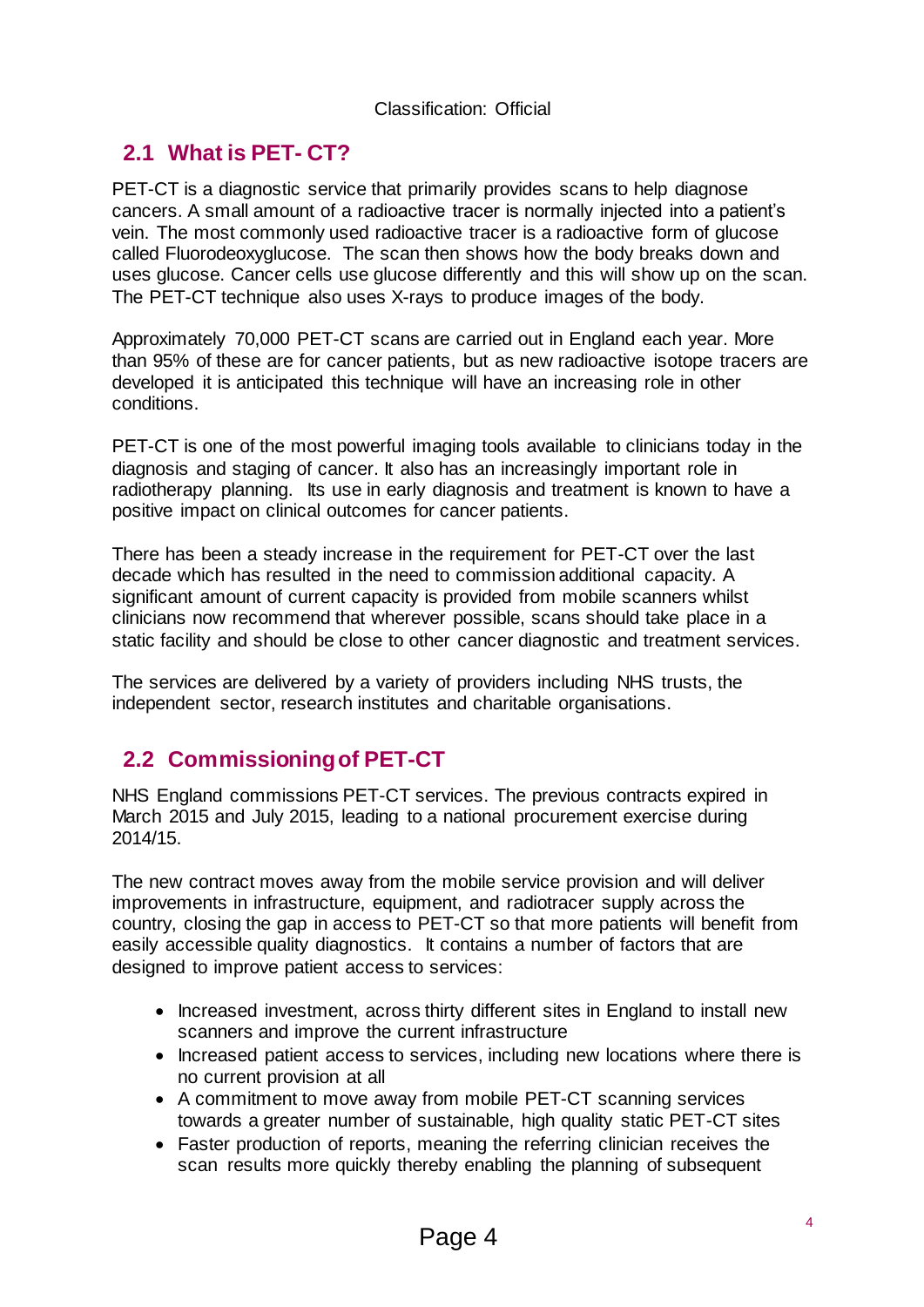treatment and care to the patient sooner, reducing the stress of waiting, and allowing treatment to start earlier

- Greater value for money, with the cost of scans reduced significantly to commissioners
- Substantial number of scans at no additional cost to support research and clinical trials within cancer and other new applications, to improve the evidence that will allow enhanced outcomes for patients
- Provide a funded managed clinical network to drive improvements in cancer outcomes.

Where current mobile sites were operational it is intended that these will change over time to fixed site facilities. In the majority of cases, the location of the service will not change as a result of this procurement. Only one site has moved as a result of the new contract, with services being stopped at Bournemouth and only provided at Poole since April 2015. This decision was a result of the local reconfiguration of cancer services.

# <span id="page-4-0"></span>**2.3 Current services in South Essex**

In most parts of the country, many cancer services have been consolidated into single specialist cancer centres to increase the expertise of the clinicians and improve the outcomes for people with cancer.

However, there is no single hospital within Essex that has been designated as a cancer centre, with each hospital taking the lead for a different cancer. Basildon and Thurrock University Hospitals NHS Foundation Trust (BTUH) is the lead for lung cancer, Mid Essex Hospital NHS Foundation Trust the lead for head and neck cancer and Southend University Hospital NHS Foundation Trust and Colchester Hospital University NHS Foundation Trust provide radiotherapy.

In the East of England, Essex is the only area not to have a designated cancer centre and the South Essex service is the only PET-CT service that is not co-located with radiotherapy services.

Currently patients who require a scan are offered a number of sites for appointments. There is a secure centralised referral system that supports clinicians to refer a patient quickly and efficiently without the scanner being located with the referring clinical team.

The existing service in South Essex is provided from a mobile scanner that is situated on the BTUH Hospital site two to three days per week. Between 800 and 1,200 scans a year are provided from the mobile site at BTUH to the south Essex population. Almost all the scans performed are for patients registered to BTUH and Brentwood CCG, Castle Point, Rayleigh and Rochford CCG, SUH CCG and Thurrock CCG, with small numbers of 'out of area' patients attending from areas elsewhere in Essex (during 2014-15 there were 83 patients from Mid Essex CCG, 18 from North East Essex CCG and 15 from West Essex CCGsuch as Colchester and Mid-Essex), as well as other parts of the East of England, London and Kent (42 in total during 2014-15).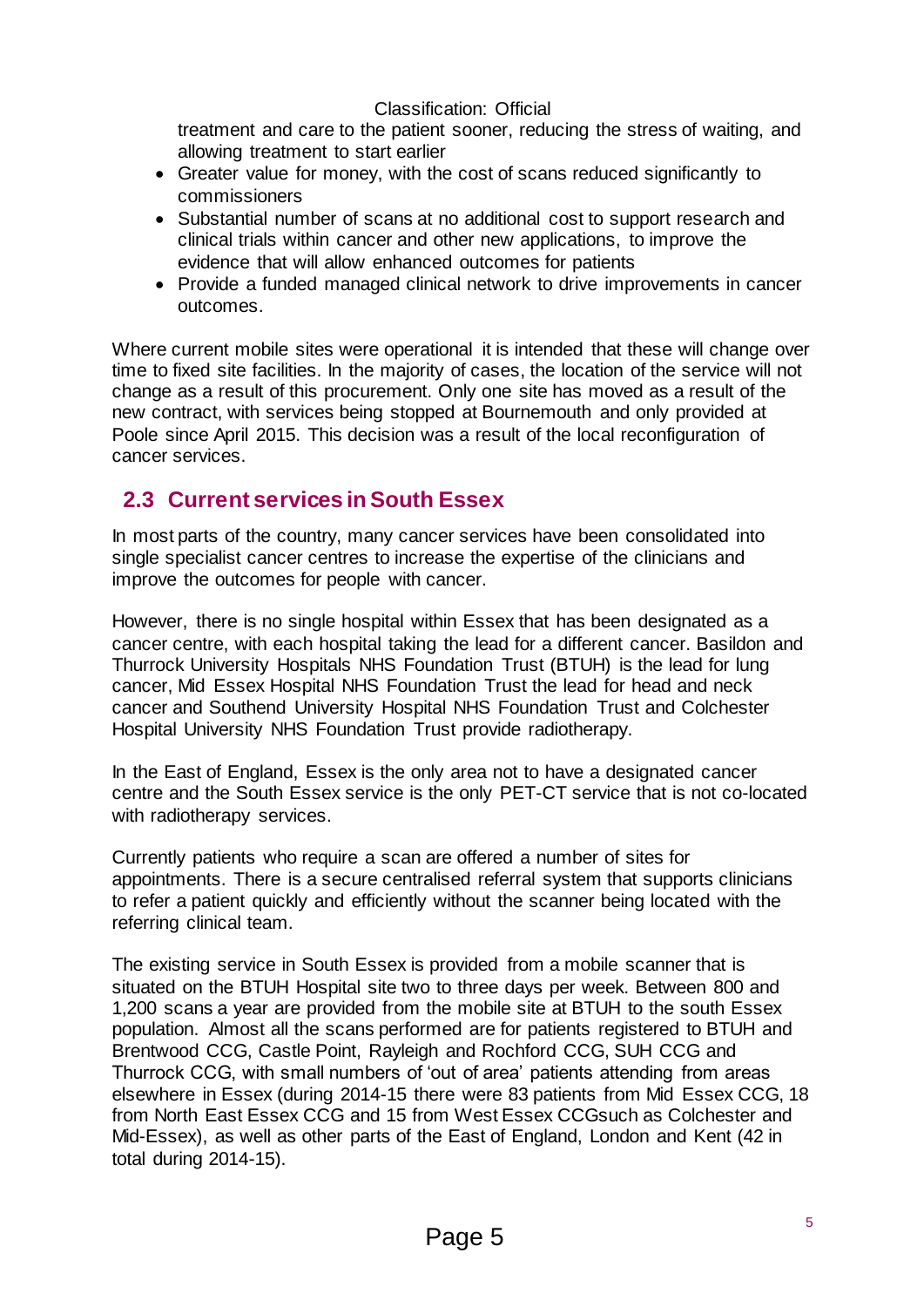People living in North Essex are served by a PET-CT scanner at Colchester University Hospital NHS Foundation Trust with some patients from West Essex choosing to use services provided at Cambridge University Hospital Foundation Trust or London providers.

Table 1 below sets out the PET-CT activity for South Essex CCGs over the last two contract years, identifying the centre to which the patients travelled for their scan, where that centre was within the East of England. Please note that it does not include the data for patients who travel to sites within London for their scan.

| <b>Table 1 PET-CT SOUTH</b>   | 2013-14      |            |      | 2014-15                 |  |
|-------------------------------|--------------|------------|------|-------------------------|--|
| <b>ESSEX CCGs ONLY</b>        | <b>Scans</b> | Percentage |      | <b>Scans Percentage</b> |  |
|                               |              |            |      |                         |  |
| <b>BTUH PET-CT Service</b>    | 871          | 92%        | 1196 | 94%                     |  |
| Cambridge PET-CT Service      |              | 0%         | 15   | 0%                      |  |
| Canterbury PET-CT Service     | 0            | 0%         |      | 0%                      |  |
| Colchester PET-CT Service     | 46           | 5%         | 66   | 5%                      |  |
| Maidstone PET-CT Service      |              | 0%         |      | 0%                      |  |
| Northampton PET-CT Service    |              | 0%         |      | 0%                      |  |
| Norwich PET-CT Service        |              | 0%         |      | 0%                      |  |
| Sawbridgeworth PET-CT Service | 26           | 3%         | N/A  |                         |  |
|                               |              |            |      |                         |  |
| <b>TOTALS</b>                 | 948          | 100%       | 1272 | 100%                    |  |

Table 2 demonstrates the breakdown of the BTUH PET-CT service by South Essex CCGs. The breakdown shows an equal distribution over two years between CCGs in the West and the East.

| Table 2 BTUH PET-CT                            | 2013-2014    |                     | 2014-2015    |                           |
|------------------------------------------------|--------------|---------------------|--------------|---------------------------|
| <b>Service South Essex</b><br><b>CCGs Only</b> | <b>Scans</b> | <b>Percentage %</b> | <b>Scans</b> | <b>Percentage</b><br>$\%$ |
| <b>BTUH and Brentwood</b><br><b>CCG</b>        | 173          | 20%                 | 413          | 35%                       |
| Castle Point, Rayleigh &                       |              |                     |              |                           |
| <b>Rochford CCG</b>                            | 293          | 34%                 | 268          | 20%                       |
| <b>SUH CCG</b>                                 | 152          | 17%                 | 255          | 19%                       |
| <b>Thurrock CCG</b>                            | 253          | 29%                 | 260          | 20%                       |
|                                                |              |                     |              |                           |
| <b>TOTALS</b>                                  | 871          | 100%                | 1196         | 94%                       |

The service at Basildon was mobilised on the 1st August 2015 under the new contract with Alliance Medical Ltd (AML) and continues the same level of service as previously provided to South Essex patients – two to three days a week from a mobile site.

During the mobilisation period of the new contract, AML requested that commissioners review the existing provision and consider increasing capacity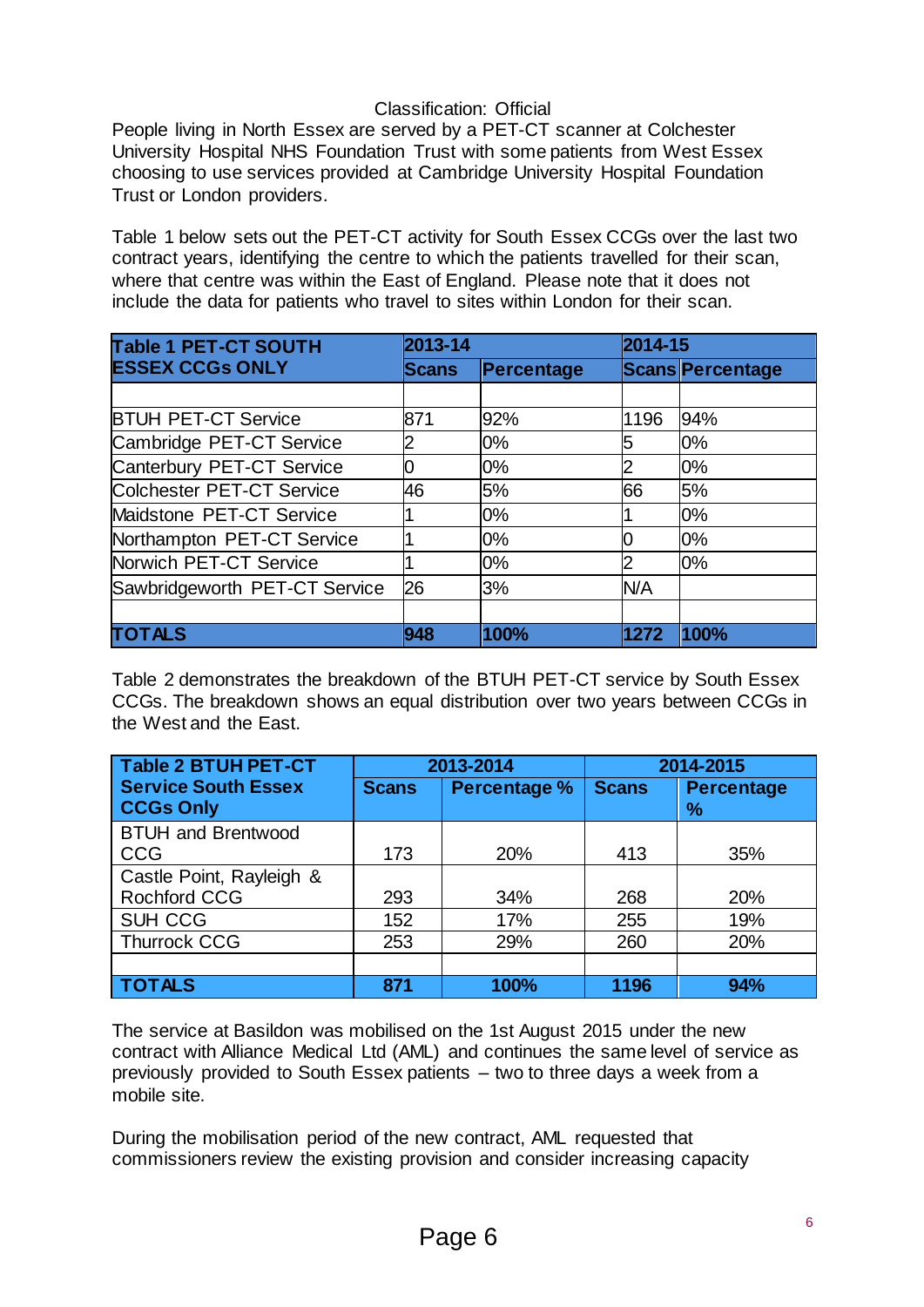through the use of a fixed scanner and re-locating the service to SUH, where there is already a new static unit that is not currently being used.

# <span id="page-6-0"></span>**2.4 Options for the future configuration of the PET-CT Service**

| <b>Options</b> |                                               | <b>Timescale</b> |
|----------------|-----------------------------------------------|------------------|
|                | Status Quo - continue the mobile scanner and  | Approx 12 months |
|                | develop plans for a fixed scanner at BTUH     | from decision    |
|                | Move the PET-CT service to the existing fixed | Approx 1 month   |
|                | scanner at Southend                           | from decision    |

Engagement and consultation is underway with clinicians, stakeholders, patients and the public.

# <span id="page-6-1"></span>**3 Clinical Case for Change**

NHS England has undertaken a clinical sense check and impact assessment of the options. Advice has been sought from key clinical leads to provide us with an opinion on the requirement for co-location with other services. We have also considered the benefits of both options for patients and the impact of the mobilisation timescales for the proposed options.

The Regional Specialised Commissioning Team sought advice from the Royal College of Radiologists, particularly their Clinical Oncology Subcommittee, the chair of the PET-CT Clinical Reference Group, Intercollegiate Standing Committee for Nuclear Medicine (a combined committee of the Royal College of Radiologists and Royal College of Physicians), Institute of Physics and Engineering in Medicine, Strategic Clinical Network Clinical Director, Regional Medical Director, Clinical Commissioning Groups in South Essex and also sought an Expert Patient view.

# <span id="page-6-2"></span>**3.1 Why does the service need to change?**

One of the key objectives of the NHS Mandate is for better early diagnosis and treatment of conditions such as cancer. Increasing capacity for PET-CT will help achieve that objective in South Essex.

Cancer patients in the UK are typically diagnosed with cancer at a later stage with an increased cost to treat and five year survival rates at 54%, substantially lower than the 67% average in many developed European health systems.

There are no immediate safety or quality concerns with the current service in South Essex. However, there is room for improvement in the speed of diagnosing cancer in South Essex which will improve clinical outcomes for patients.

Patients in Essex have less choice of appointment time for PET-CT than they should, with just 58% reporting that they were given a choice between April and June this year compared to the national target of 70%. As well as earlier diagnosis and treatment, greater capacity to carry out more scans on more days would mean a greater choice of appointment time.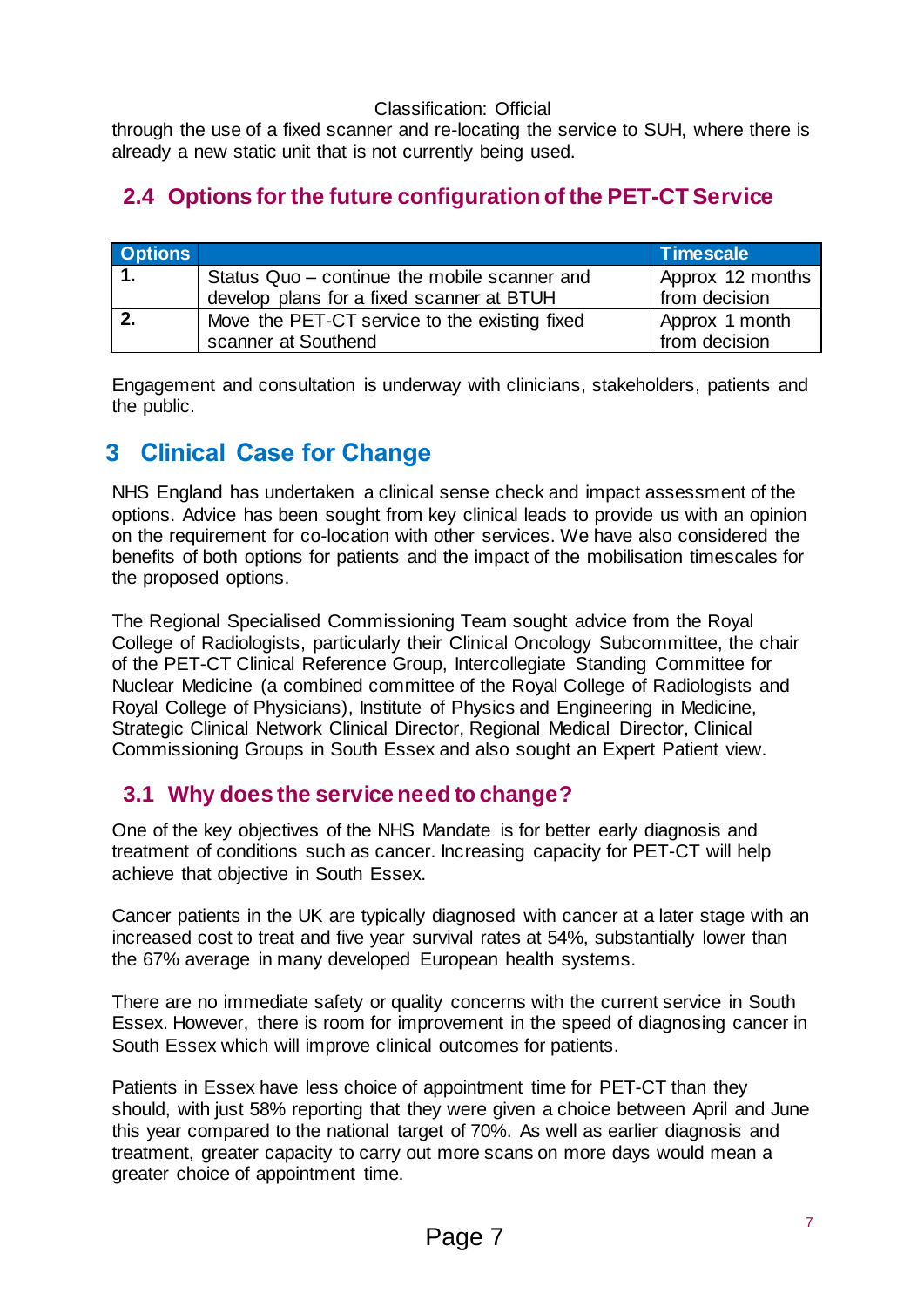South Essex are currently exceeding 62 day cancer waiting time targets, and the 31 day diagnosis to treatment target is, almost always, achieved by all providers in all quarters. This suggests that the time from diagnosis to treatment for lung cancer patients is extremely quick but there is room for improvement in the speed of the diagnostic part of the pathway. Increasing access to PET-CT should improve diagnostic waiting times, contributing to improving outcomes.

The use of standardised evidence based pathways of care across all the sites is a benefit wherever the site is based. The new capacity and national infrastructure provides additional capacity for research at local and national level.

# <span id="page-7-0"></span>**3.2 Mobile or fixed site location**

PET-CT is at present a predominately oncology based diagnostic tool (95% of the total use). All of the clinical experts agreed that a fixed site scanner is preferred over a mobile PET-CT service.

# <span id="page-7-1"></span>**3.3 Population Access and Patient Experience**

The existing mobile service is well thought of by patients, with over 95.3% rating their overall service as good or better in the first quarter of 2015.

Commissioners and clinical experts agree that consideration needs to be given to population access to the service. The scanner should be sited where local people will not be disadvantaged and where optimum access for the most patients would be served.

Patients do not have significant contact with PET-CT services beyond one or two appointments so any change in location will affect new patients rather than existing patients.

Over the most recent two year period, broadly equal numbers of patients have travelled to BTUH from the east and west of the area (see table 2 above). That means that as many patients travel from the East to Basildon as would travel from the West to Southend if Southend were selected as the preferred option. The number of patients using the service from other areas is small and usually due to capacity issues at other trusts. Any change is unlikely to significantly affect the distance they already choose to travel.

# <span id="page-7-2"></span>**3.4 PET-CT Use**

### *3.4.1 Patient access*

It is widely acknowledged that the majority of PET-CT scans for cancer and suspected cancer are undertaken to support the diagnostic phase of the patient journey in determining the extent of spread of disease and for detecting hidden cancers. There is justification for the PET-CT scanner being located in close proximity to the centre that use the most diagnostic PET-CT, therefore co-location of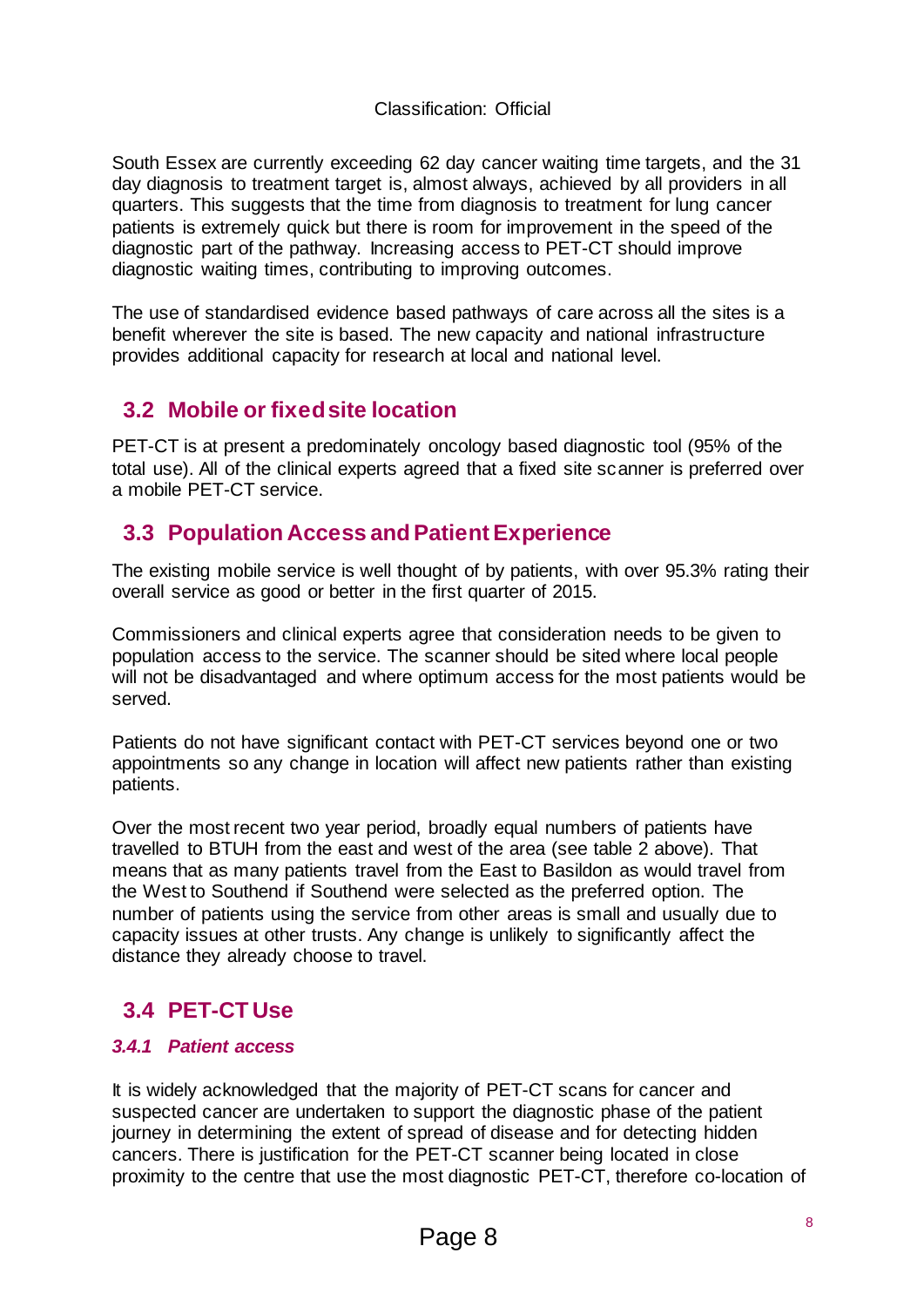the PET-CT scanner to the centre which leads in the care of lung cancer and lymphoma, assuming that the remainder of the patient pathway is conducted at the same location. Such a situation allows the highest numbers of patients to benefit from all services delivered as part of their pathway of care to be located at one site. BTUH is the lead centre for both lung cancer and lymphoma. Notwithstanding agreed protocols, this model can also be seen to have the advantage of facilitating rapid transfer of images to clinicians for reporting and reviewing, assuming those clinical reporters are located at the same site as the lead cancer organisation. However, the rapid transfer of images across organisations is a normal part of PET-CT scan delivery.

### *3.4.2 Multi-Disciplinary Team access*

A further considered advantage is for the reporting clinician to attend the relevant Multi-Disciplinary Team (MDT) meeting, enabling direct discussion with colleagues regarding the findings of the scan and the planned pathway of care for the patient, the emphasis to this point is not where the PET-CT scanner is located but that the reporting clinician attends the MDT.

### *3.4.3 Radiotherapy planning*

The largest growth area in PET-CT use in the next few years is likely to be PET-CT fusion for radiotherapy planning.

There is an increasing role for PET-CT for radiotherapy planning, particularly for head and neck cancer, lung tumours, lymphoma, gastrointestinal tract tumours, brain tumours and gynaecological malignancy. The PET-CT Clinical Reference Group considered the possible future developments of PET-CT as part of the work undertaken to form the NHS England Specialised Services Five Year Strategy in 2014. The absence of PET-CT radiotherapy planning was cited as a weakness in the current configuration of services to NHS England and identified an opportunity to develop an infrastructure that supported improved technology and scanning techniques to improve patient pathways, experience, outcomes and radiotherapy planning.

The 'Achieving World-Class Cancer Outcomes – A Strategy for England 2015-2020' issued in July 2015, noted that as part of the national radiotherapy capital fund, NHS England should support the provision of dedicated ME and PET imaging facilities for radiotherapy planning in major treatment centres.

For PET-CT radiotherapy it is important if possible to have the PET-CT scanner colocated with the centre delivering radiotherapy for a number of reasons. Firstly, many clinical oncologists favour attendance of radiographers with specialised expertise in radiotherapy planning with the PET-CT is carried out to ensure the PET-CT scans are optimal for radiotherapy planning. This includes accurate positioning the patient, mimicking the radiotherapy position and ensuring optimal use of immobilisation devices. It is also considered an advantage to have physicists available on site to support the radiotherapy planning process. If the PET-CT scanner is not in the radiotherapy centre, staff will need to be deployed to the hospital where the PET-CT scanner is located with implications for the service and staffing resource.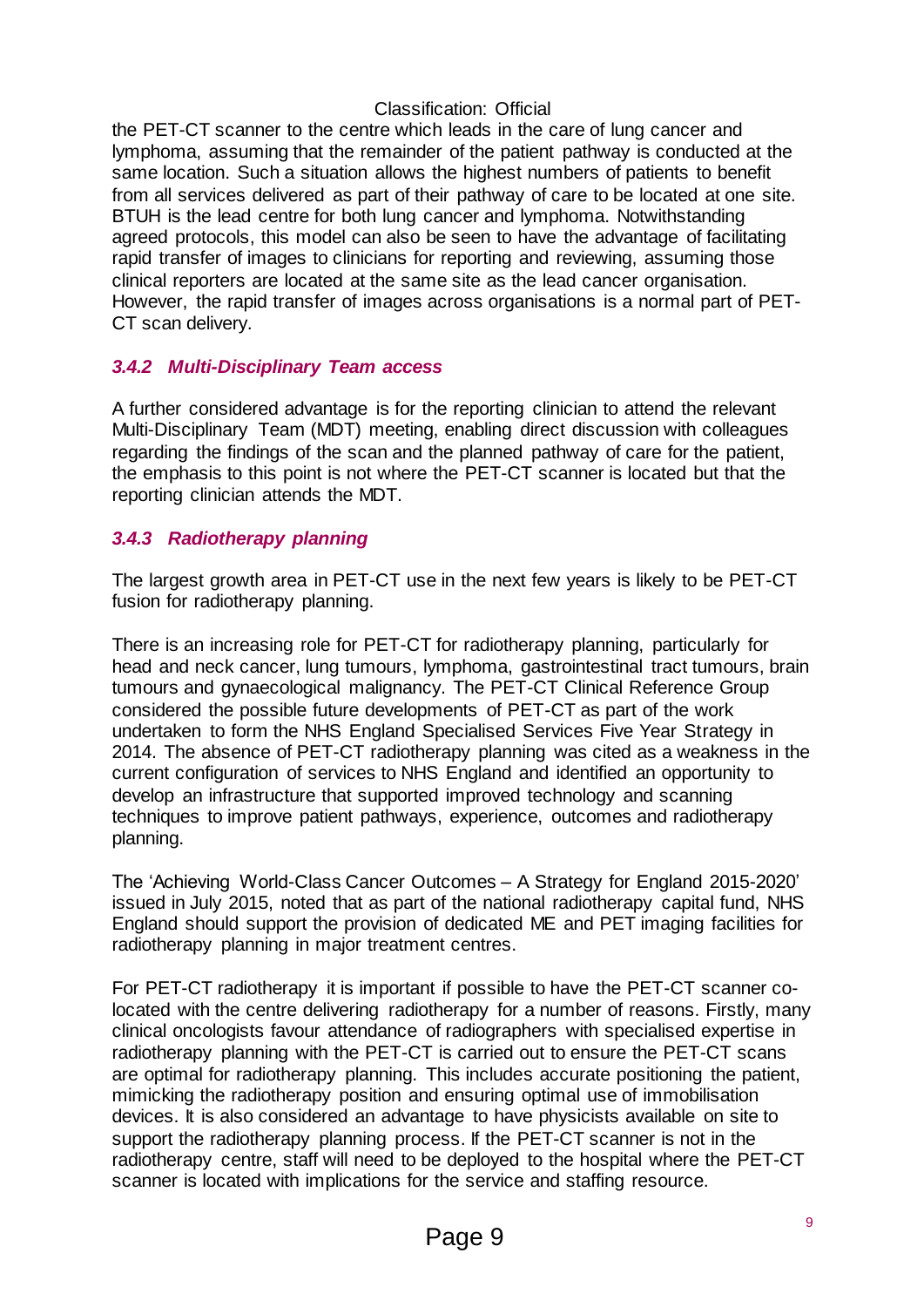Secondly, PET-CT scanning for radiotherapy planning requires patients to be scanned using immobilisation devices, which have been specifically made for the patient. For some patients such as head and neck cancer patients this will mean transferring the immobilisation device personally to the PET-CT centre if this is not located at the radiotherapy centre. Damage and loss may occur and remodelling of the immobilisation device will be required. This could impact on the patient journey and treatment times as well as negatively impact on the patient experience. In other patients such as lung cancer patients, generic immobilisation devices are required. These are expensive and the PET-CT centre will have to acquire these pieces of equipment as cancer centres are generally reluctant to lend them out.

Thirdly, data transfer for radiotherapy planning scans is less straightforward than that for diagnostic scans, meaning that although not insurmountable the complex nature of the radiotherapy planning process using PET-CT does not lend itself to the planning PET-CT being constructed remotely to the radiotherapy centre.

The colocation of PET-CT and radiotherapy allows for future developments. Preliminary research has shown that there is a possibility that an approach of combined diagnostic and planning scans can be undertaken, reducing patient journey times, improving the patient experience and speeding up the patient pathway.

Radiotherapy is provided at Southend Hospital, there is no radiotherapy provision at Basildon NHS Trust. All the other sites that provide PET-CT within the East of England are currently located with radiotherapy (table 3).

| Table 3                               | <b>Radiotherapy</b> | <b>PET-CT</b> | <b>Cancer Centre</b> |
|---------------------------------------|---------------------|---------------|----------------------|
| <b>Trust</b>                          |                     |               |                      |
| <b>Colchester Hospital University</b> | Yes                 | Yes           |                      |
| <b>NHS Foundation Trust</b>           |                     |               |                      |
| <b>Cambridge University Hospitals</b> | Yes                 | Yes           | Yes                  |
| <b>NHS Foundation Trust</b>           |                     |               |                      |
| East and North Hertfordshire          | Yes                 | Yes           | Yes                  |
| NHS Trust (Mount Vernon               |                     |               |                      |
| Cancer Centre)                        |                     |               |                      |
| Norfolk & Norwich University          | Yes                 | Yes           | Yes                  |
| <b>Hospitals NHS Foundation Trust</b> |                     |               |                      |
| <b>BTUH &amp;Thurrock University</b>  |                     | Yes           |                      |
| <b>Hospitals NHS Foundation Trust</b> |                     |               |                      |

### *3.4.4 Chemotherapy*

There is a generally accepted clinical view that PET-CT located in close proximity to where the majority of chemotherapy is carried out. PET-CT scans are frequently booked and organised to support chemotherapy regimens, although the location of the scanner does not affect the chemotherapy delivery plan. It should be noted however that reduction in patient visits can occur if the PET-CT is located where the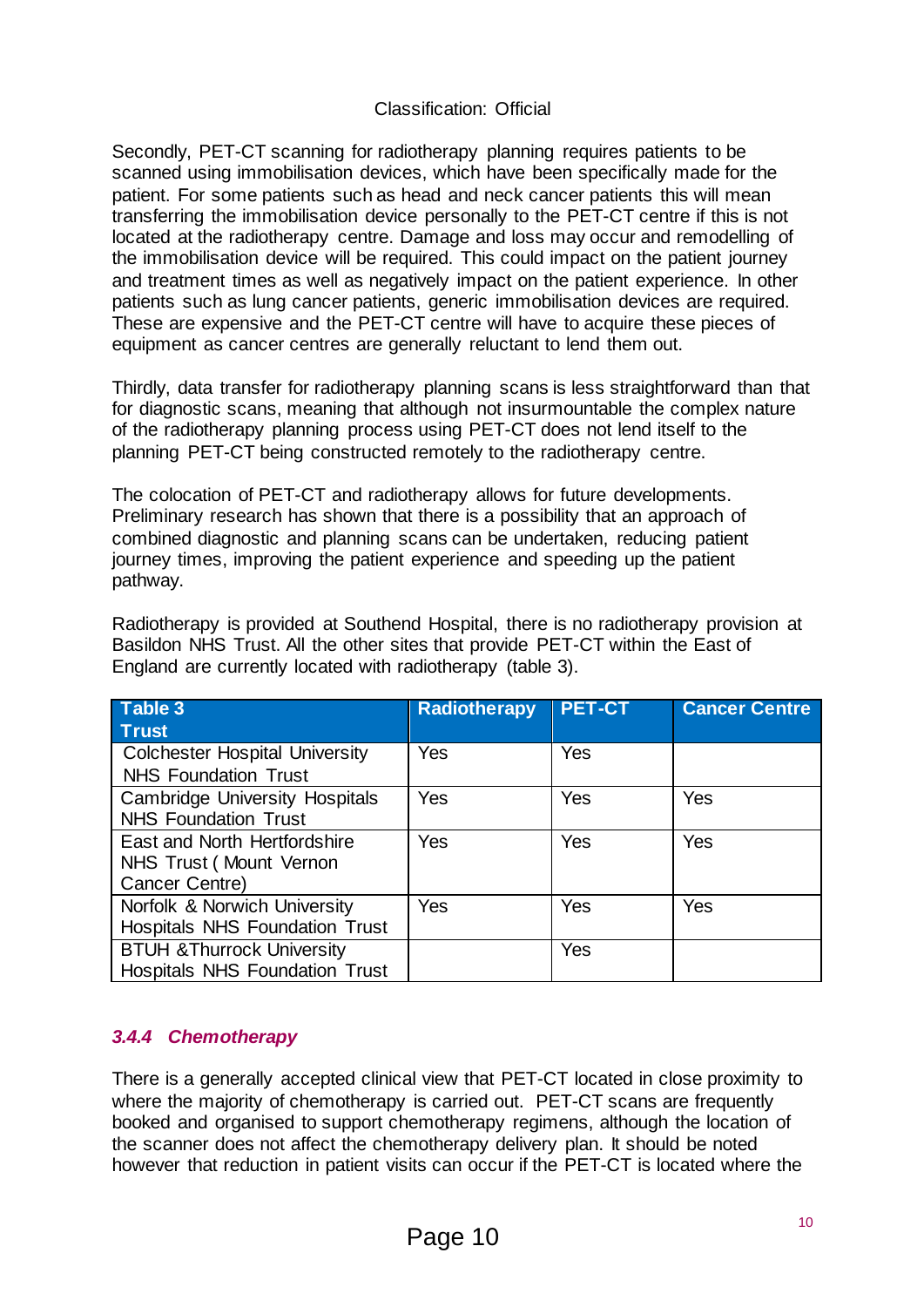chemotherapy is delivered by organising scanning on the same day as the chemotherapy care. Although expert advice indicates that there is an increasing desire to deliver more chemotherapy in the community.

### *3.4.5 Non Cancer*

With regard to current non cancer PET-CT applications, PET-CT scanning is used as a diagnostic test; therefore similar arguments apply as for diagnostic PET-CT for cancer.

PET-CT is currently used for cardiac patients at only two centres in England – UCLH in London and The Christie in Manchester. BTUH is the regional cardiac centre but it is not envisaged there will be an expansion to deliver PET-CT for cardiac patients at other sites in the UK in the near future. Only small numbers of patients per year would experience a PET-CT scan for cardiac perfusion to those experiencing a PET-CT scan for cancer.

# <span id="page-10-0"></span>**3.5 Deliverability**

Either option is deliverable. However, the greatest positive clinical impact is the reduced time it would take to mobilise the scanner at Southend, which could take as little as one month from the decision. By rapidly moving to the fixed site at SUH there would be immediate benefits to patients with mobility issues and the scanner site also has facilities for patients, relatives and carers. The extra 50% capacity would be delivered at least twelve months sooner. Overall costs to the system would be reduced and services to patients improved within a shorter timescale.

# <span id="page-10-1"></span>**3.6 Clinical Commissioning View**

We asked the CCGs in South Essex about the location of the PET-CT. Their view was that what matters most is the timely access to scanning and reporting to support the cancer journey. The location of the scanner is not a significant factor, although the volumes of cancer activity at each site in relation to the highest users of PET-CT may need to be considered. If there is a decision to relocate the service from BTUH to SUH it is unlikely that there will be objections from the CCGs with regards to the location decision.

# <span id="page-10-2"></span>**4 Impact Assessment**

A duty on public bodies to promote race equality was introduced in 2001. A duty to promote equality for disabled people came into effect in December 2006, and this was followed by a duty to promote gender equality in April 2007. The Equality Act 2010 introduced protected characteristics: age, disability, gender reassignment, marriage and civil partnership, pregnancy and maternity, race, religion or belief, sex (gender) or sexual orientation. Public organisations are required to conduct an assessment of the impact of their current or intended policies, programmes and service delivery for any disadvantageous experiences or outcomes and take action to remove inequalities.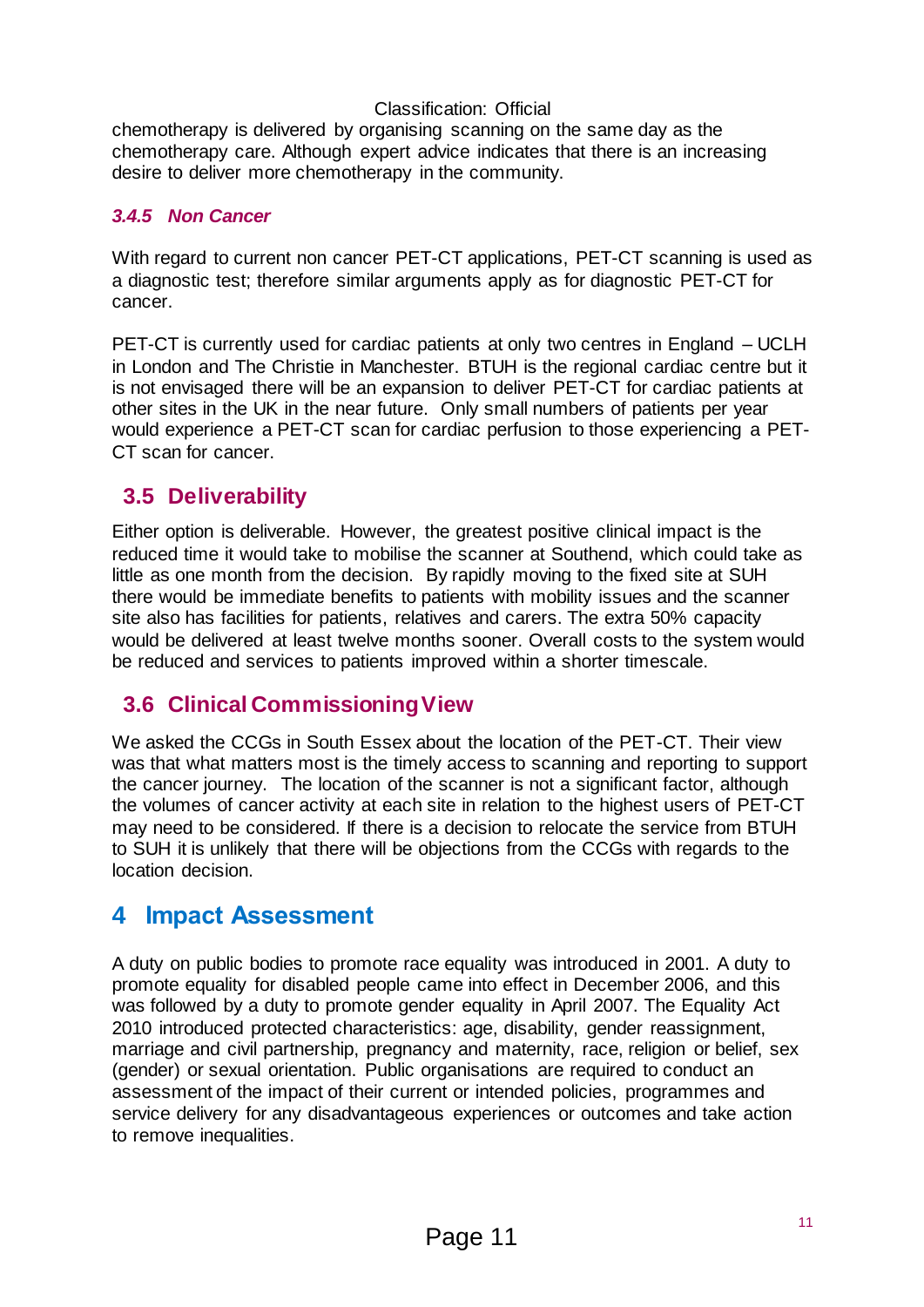A period of engagement will take place to assess the impact of the proposed changes on patients against the protected characteristics, along with wider engagement with patients, the public, support groups and other stakeholders.

The primary drivers for change are to improve diagnostic and clinical outcomes through increasing capacity and reducing waiting times as soon as possible. Colocation with radiotherapy presents further clinical benefits to patients.

An initial assessment suggests that there is unlikely to be any inequality with regard to the impact of either option on people due to their gender reassignment, marriage and civil partnership, pregnancy and maternity, sex (gender) or sexual orientation, although further work will need to be done to be certain. Both hospital sites provide multi-faith facilities for worship and contemplation and it is not anticipated there will be any differences in the impact of either option due to issues of religion or belief.

The most significant factors are clinical effectiveness, environment, travelling times and information and these are most likely to (either positively or negatively) disproportionately impact people due to their disability, age or race.

Consequently, particular effort will be made to engage these groups in order to influence the on-going impact assessment of the options. Patient satisfaction with the current service model is in built to the contract with AML with at least 10% of patients given a Patient Satisfaction Survey (PSS) to complete on the day of their appointment. All clinicians have the opportunity to access Clinician Satisfaction Survey (CSS) which will feed into the quality assurance process.

The clinical impact is that we will have a fixed site scanner within a shorter time frame and it will have improved capacity and the waiting time will be reduced for patients. There are added benefits in that collocation with radiotherapy services will bring for the longer term. Overall the positive clinical impact would suggest that operating the fixed site scanner at SUH is the preferred option, with minimal impact.

# <span id="page-11-0"></span>**5 Recommendation**

Against the criteria of clinical outcomes and patient experience, both options mark an improvement on the current service, although this could be delivered 12 months earlier at Southend University Hospital NHS Foundation Trust.

The strongest advantages for providing the service at Basildon relate to the volume of lung and lymphoma patients who currently receive treatment at BTUH but travel to SUH when they need radiotherapy planning.

However, in terms of strategic fit, future proofing and co-location of services, Southend is the preferred location. Radiotherapy and Oncology co-location provide strong reasons for providing the service from SUH, even with consideration of the volume of lung and lymphoma patients.

A summary of the advantages for each site can be found at Appendix One.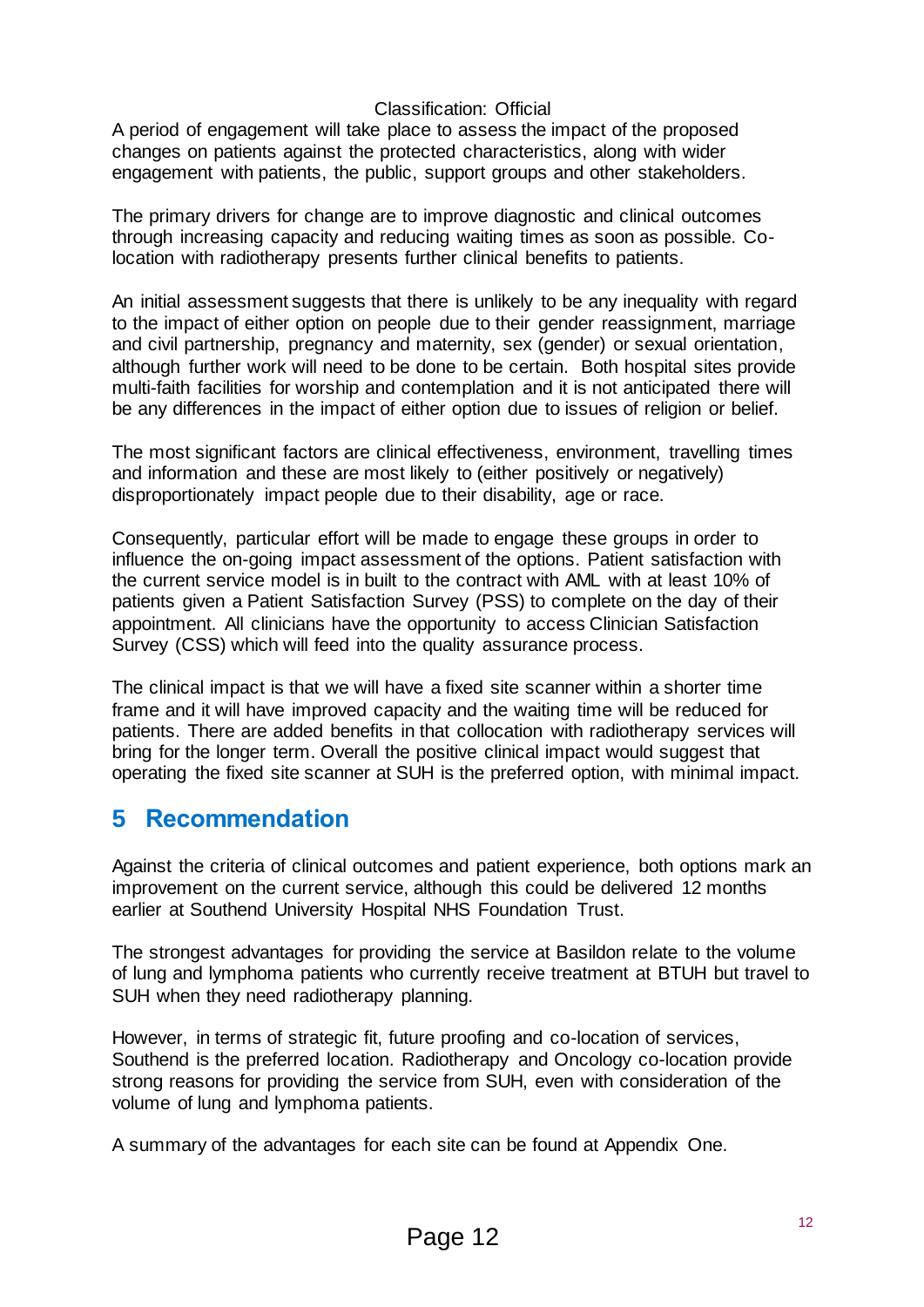### <span id="page-12-0"></span>Classification: Official **6 Public, Patient and Community Engagement**

Engagement over the intended change has already commenced with stakeholders and clinicians over the last couple of months and will shortly begin with patients and patient groups. It is proposed to complete a 30 day period of consultation following the HOSC presentations. This will entail thorough and fast paced engagement with patients, patient and community groups, clinicians and stakeholders such as Healthwatch in order to move swiftly to a decision to maximise the clinical benefits. An outline engagement plan is provided at Appendix Two. The timeline for decision making and engagement is set out below.

# <span id="page-12-1"></span>**6.1 Timeline for Engagement**

| <b>Action</b>        | <b>RO</b>                 | <b>Completed By</b>     |
|----------------------|---------------------------|-------------------------|
| Discussion with      | <b>Midlands and East</b>  | July - October 2015     |
| <b>Stakeholders</b>  | Specialised               |                         |
|                      | <b>Commissioning Team</b> |                         |
| Discussion with HOSC | <b>Midlands and East</b>  | October 2015            |
|                      | Specialised               |                         |
|                      | <b>Commissioning Team</b> |                         |
| Rapid Engagement     | <b>Midlands and East</b>  | October - November 2015 |
|                      | Specialised               |                         |
|                      | <b>Commissioning Team</b> |                         |
| <b>Mobilisation</b>  | <b>AML</b>                | December 2015 (SUH) or  |
|                      |                           | December 2016 to March  |
|                      |                           | 2017 depending on       |
|                      |                           | procurement (BTUH)      |

# <span id="page-12-2"></span>**7 Next Steps and Timetable for Decision**

The findings of the clinical review and assessment by NHS England lead to the conclusion that SUH is the site that offers the best long term benefits for patients and for the future of the PET-CT service. Following patient, public, clinical and stakeholder engagement, a final decision will be made in November. Mobilisation of the available fixed site scanner would then take place in December 2015.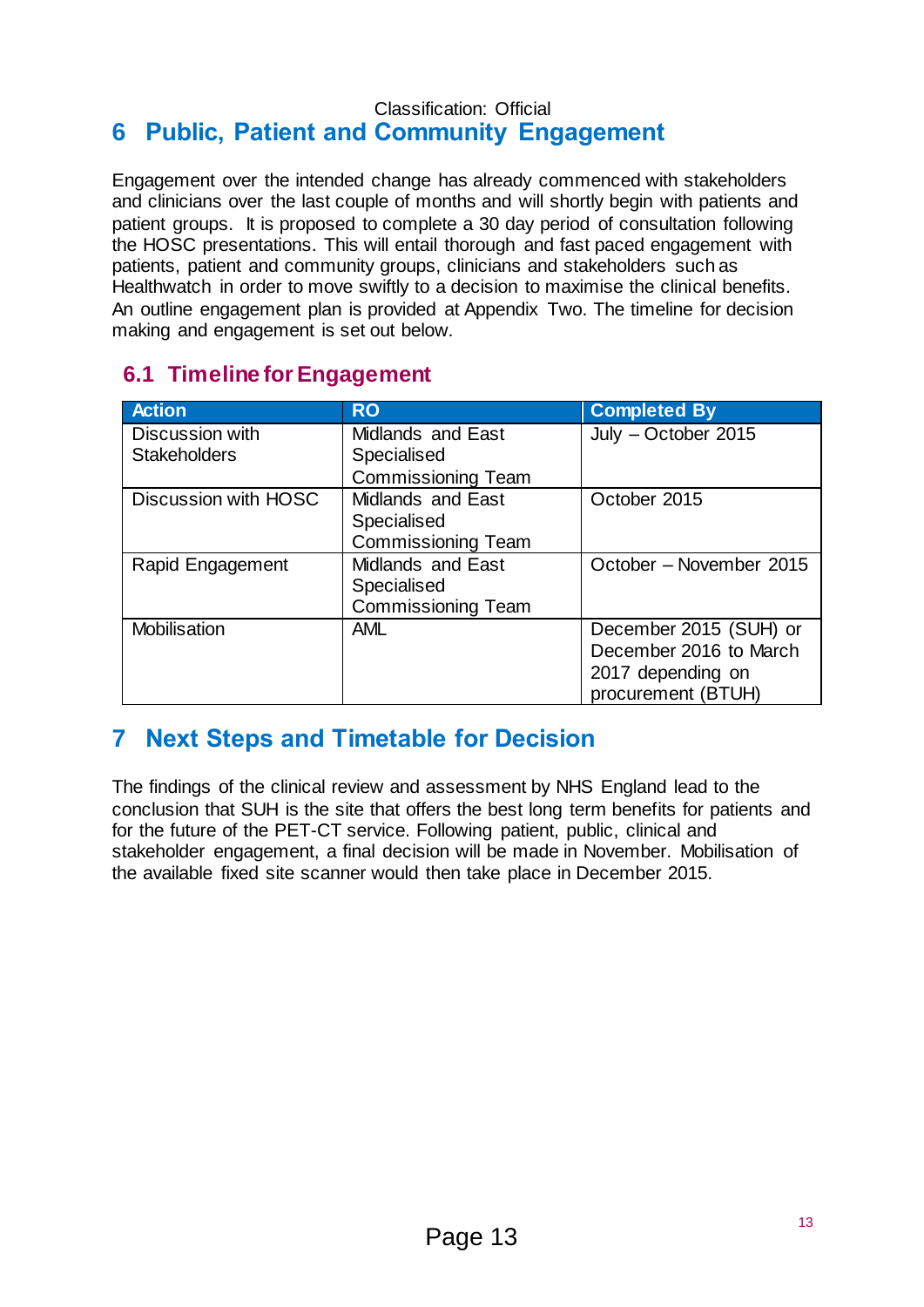# <span id="page-13-0"></span>Classification: Official **Appendix One: Summary of Options**

|                                                         | <b>Option One: Basildon (BTUH)</b>                                                                                                                                                                                                                                                                                                                                                                                          | <b>Option Two: Southend (SUH)</b>                                                                                                                                                                                                                                                                                                 |
|---------------------------------------------------------|-----------------------------------------------------------------------------------------------------------------------------------------------------------------------------------------------------------------------------------------------------------------------------------------------------------------------------------------------------------------------------------------------------------------------------|-----------------------------------------------------------------------------------------------------------------------------------------------------------------------------------------------------------------------------------------------------------------------------------------------------------------------------------|
| <b>Travelling times for patients</b><br>from the West   | There would be no change                                                                                                                                                                                                                                                                                                                                                                                                    | Travelling times would be longer.<br>However, patients attending Basildon for<br>PET-CT are already required to attend                                                                                                                                                                                                            |
|                                                         |                                                                                                                                                                                                                                                                                                                                                                                                                             | Southend for radiotherapy planning and<br>treatment. Providing PET-CT and                                                                                                                                                                                                                                                         |
|                                                         |                                                                                                                                                                                                                                                                                                                                                                                                                             | radiotherapy on one site could reduce<br>the number of appointments they need                                                                                                                                                                                                                                                     |
| <b>Travelling times for patients</b><br>from the centre | There would be no change                                                                                                                                                                                                                                                                                                                                                                                                    | There would be no change                                                                                                                                                                                                                                                                                                          |
| Travelling times for patients<br>from the East          | There would be no change                                                                                                                                                                                                                                                                                                                                                                                                    | Travelling times would be shorter                                                                                                                                                                                                                                                                                                 |
| Patient access                                          | Lung cancer is the largest user of<br>PET-CT and is based at Basildon                                                                                                                                                                                                                                                                                                                                                       | Lung cancer patients and other PET-CT<br>users who require radiotherapy already<br>travel to Southend                                                                                                                                                                                                                             |
| Multi disciplinary Teams                                | No change - PET-CT readers could<br>attend MDTs at BTUH without<br>leaving the site.                                                                                                                                                                                                                                                                                                                                        | Would benefit from easy access to<br>discuss radiotherapy planning.                                                                                                                                                                                                                                                               |
| Access to radiotherapy                                  | Access would stay the same -<br>patients would still have to travel to<br>Southend for part of their treatment                                                                                                                                                                                                                                                                                                              | Access would improve - PET-CT and<br>radiotherapy would be carried out in one<br>place. Clinical experts agree it is ideal to<br>locate the services on the same site.                                                                                                                                                            |
| Image sharing                                           | This would be as it is now for<br>diagnostic and staging PET-CT<br>scans. data transfer for radiotherapy<br>planning scans is less<br>straightforward than that for<br>diagnostic scans, meaning that<br>although not insurmountable the<br>complex nature of the radiotherapy<br>planning process using PET-CT<br>does not lend itself to the planning<br>PET-CT being constructed remotely<br>to the radiotherapy centre. | This would be as it is now for diagnostic<br>and staging PET-CT scans. This would<br>improve with co-located radiotherapy<br>and PET-CT teams for those patients<br>undergoing PET-CT for radiotherapy<br>planning                                                                                                                |
| Faster diagnostic times                                 | This would improve with increased<br>capacity from around 12 months                                                                                                                                                                                                                                                                                                                                                         | This would improve with improved<br>capacity from around 1 month                                                                                                                                                                                                                                                                  |
| Increased capacity and<br>number of scans               | This would improve with increased<br>capacity from around 12 months                                                                                                                                                                                                                                                                                                                                                         | This would improve from around 1 month<br>and offers greater potential for future use                                                                                                                                                                                                                                             |
| Future growth                                           | If cardiac PET-CT is commissioned<br>in future (there are currently no plans<br>for this), the cardiothoracic service is<br>at BTUH                                                                                                                                                                                                                                                                                         | The largest growth area for PET-CT use<br>in the next few years is likely to be PET-<br>CT fusion for radiotherapy planning<br>which ideally requires co-location with<br>the service at SUH                                                                                                                                      |
| Patient pathway<br><b>Clinical Oncology</b>             | Waiting times will reduce because of<br>increased capacity and choice of<br>appointment times will increase<br>The relationship with clinical                                                                                                                                                                                                                                                                               | Waiting times will reduce because of<br>increased capacity and choice of<br>appointment times will increase. In<br>addition pathways can be further<br>shortened and a one stop shop for<br>diagnosis and treatment planning can be<br>provided which will save the patients<br>time.<br>Co-location with oncology services would |
|                                                         |                                                                                                                                                                                                                                                                                                                                                                                                                             |                                                                                                                                                                                                                                                                                                                                   |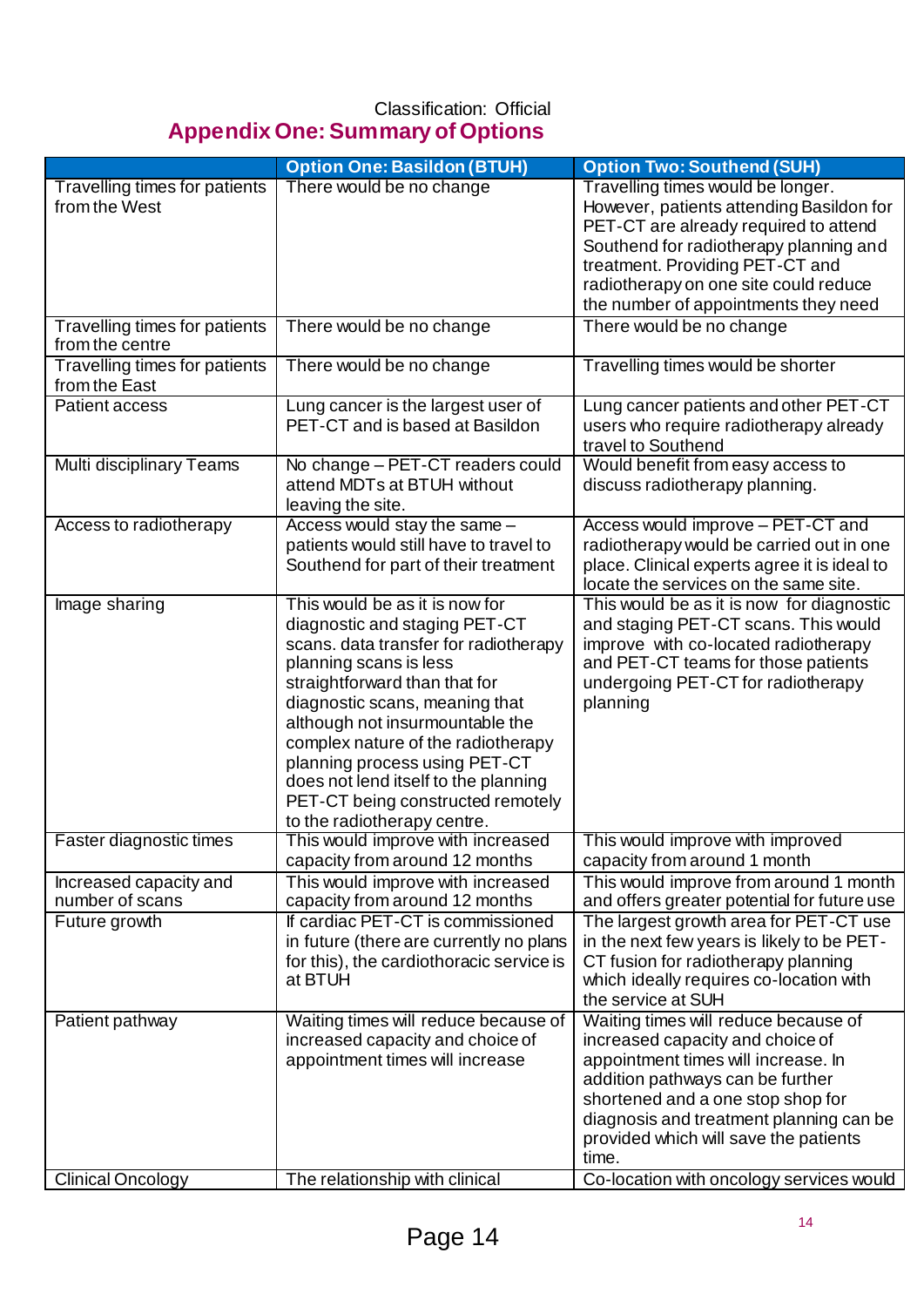| <b>Classification: Official</b> |                           |                                                                                                                                                                                                                                                                                                                                                     |  |  |  |
|---------------------------------|---------------------------|-----------------------------------------------------------------------------------------------------------------------------------------------------------------------------------------------------------------------------------------------------------------------------------------------------------------------------------------------------|--|--|--|
| /Chemotherapy                   | oncology would not change | maximise the use and interaction of<br>oncology expertise across many<br>disciplines and enable one-stop shops to<br>be established, reducing the number of<br>hospital appointments. Currently<br>Southend delivers five times the amount<br>of chemotherapy as Basildon. Oncology<br>clinicians at Basildon are provided by the<br>Southend team. |  |  |  |
| Improved facilities             | This would improve        | This would improve but much sooner at<br>Southend                                                                                                                                                                                                                                                                                                   |  |  |  |

# <span id="page-14-0"></span>**Appendix Two: Engagement Plan**

| <b>Stakeholder group</b>                                                                                                                                                                                                                                        | <b>Method of communication</b>                                                                                                                                                     | <b>Timescale</b>                                                               |
|-----------------------------------------------------------------------------------------------------------------------------------------------------------------------------------------------------------------------------------------------------------------|------------------------------------------------------------------------------------------------------------------------------------------------------------------------------------|--------------------------------------------------------------------------------|
| Community groups and patient support groups,<br>for example:<br>Southend Lung Cancer and<br>$\bullet$<br>Mesothelioma Information and Support<br>Group                                                                                                          | Letter and booklet<br>$\bullet$<br>Attendance at existing<br>$\bullet$<br>meetings where<br>requested                                                                              | Commencing<br>$\bullet$<br>within two<br>weeks                                 |
| <b>Carers Trust</b><br>$\bullet$<br>DIAL Basildon and South Essex, and<br>$\bullet$<br>Southend<br><b>BASIL</b><br>$\bullet$<br>Castle Point, Basildon and Thurrock<br>$\bullet$                                                                                | Letter summarising<br>$\bullet$<br>decision and responding<br>to feedback for those<br>who engage                                                                                  | Upon<br>$\bullet$<br>mobilisation of<br>service at SUH                         |
| Lung Cancer and Mesothelioma Support<br>group<br>Lymphoma Support for you<br>$\bullet$<br>The Phoenix Club<br>Basildon, Billericay & Wickford CVS<br>$\bullet$<br>Gay Essex Men's Social Club<br>$\bullet$<br><b>Churches Together</b><br>$\bullet$             | Letter to those who<br>$\bullet$<br>engage summarising<br>benefits delivered three<br>to six months after<br>mobilisation                                                          | Three to six<br>$\bullet$<br>months after<br>mobilisation of<br>service at SUH |
| Community groups identified through the impact<br>assessment process, i.e.<br>Age UK Essex<br>$\bullet$<br>Age Matters Basildon<br>$\bullet$<br>Age Concern Southend<br>$\bullet$<br><b>Basildon MIND</b><br>$\bullet$<br>Reason<br>$\bullet$                   | Letter and booklet<br>$\bullet$<br>Involvement in focus<br>$\bullet$<br>groups<br>Attendance at existing<br>$\bullet$<br>meetings / specially<br>arranged meetings as<br>requested | Commencing<br>$\bullet$<br>within two<br>weeks                                 |
| The Friday Club<br>$\bullet$<br><b>Trinity Disability Club</b><br>$\bullet$<br>South Essex 50+ Club<br>$\bullet$<br>Livability<br>$\bullet$                                                                                                                     | Letter summarising<br>$\bullet$<br>decision and responding<br>to feedback for those<br>who engage                                                                                  | Upon<br>$\bullet$<br>mobilisation of<br>service at SUH                         |
| <b>Essex Coalition of Disabled People</b><br>$\bullet$<br><b>Contact the Elderly</b><br>$\bullet$<br>Thurrock Over 50s Forum<br>$\bullet$<br><b>Essex Multicultural Activities Network</b><br>$\bullet$<br><b>CIC</b><br>Minority Ethnic Network Eastern Region | Letter to those who<br>$\bullet$<br>engage summarising<br>benefits delivered three<br>to six months after<br>mobilisation                                                          | Three to six<br>$\bullet$<br>months after<br>mobilisation of<br>service at SUH |
| Public / patients                                                                                                                                                                                                                                               | Media briefings<br>$\bullet$<br>Info in public places, i.e.<br>$\bullet$                                                                                                           | Commencing<br>$\bullet$<br>within two                                          |